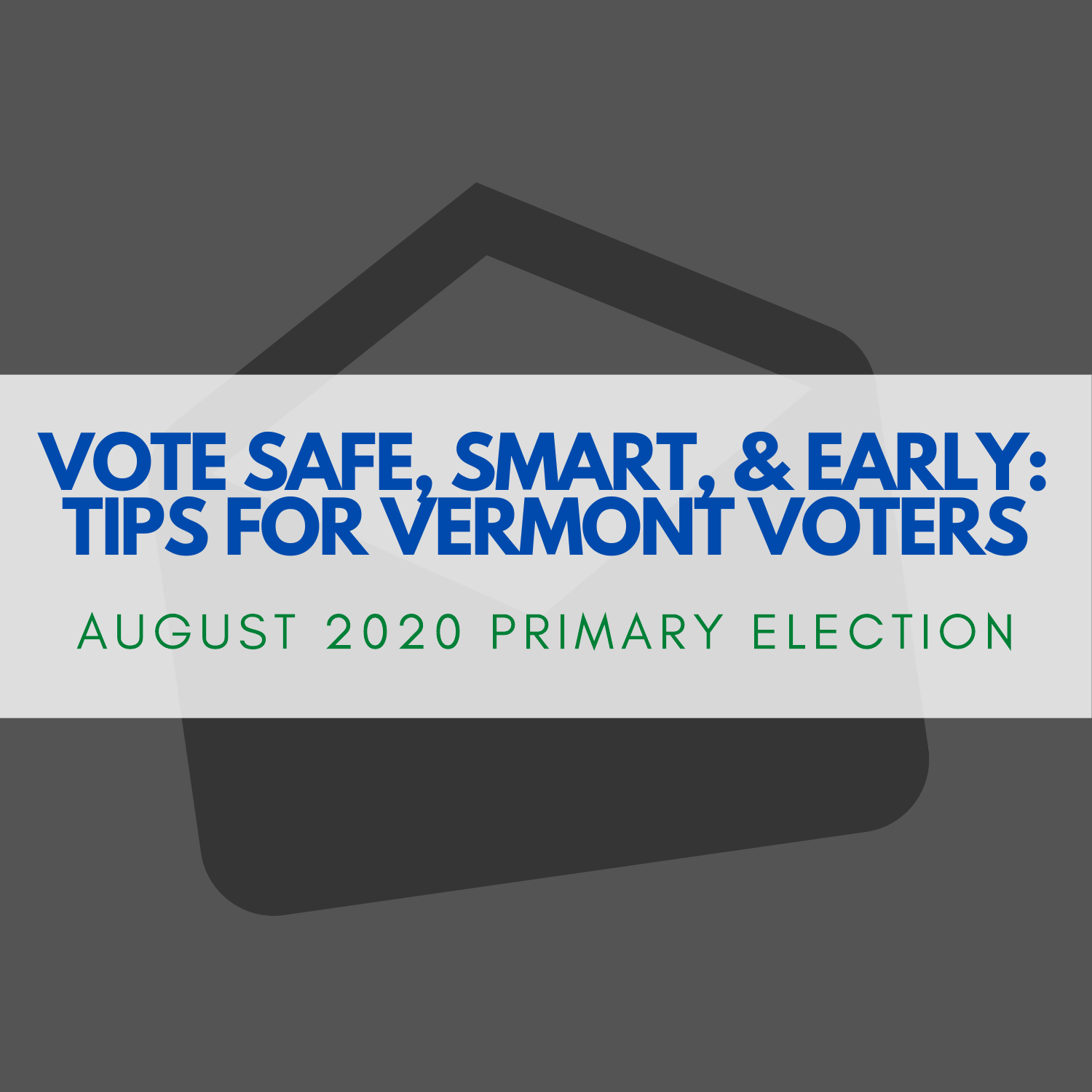## There is a Primary Election coming up on August 11, where voters will choose which political party nominees will be on the ballot in the General Election this fall.

## To keep voting safe and accessible this year,we 're urging Vermonters to vote by mail!

Here<sup>'</sup> s how...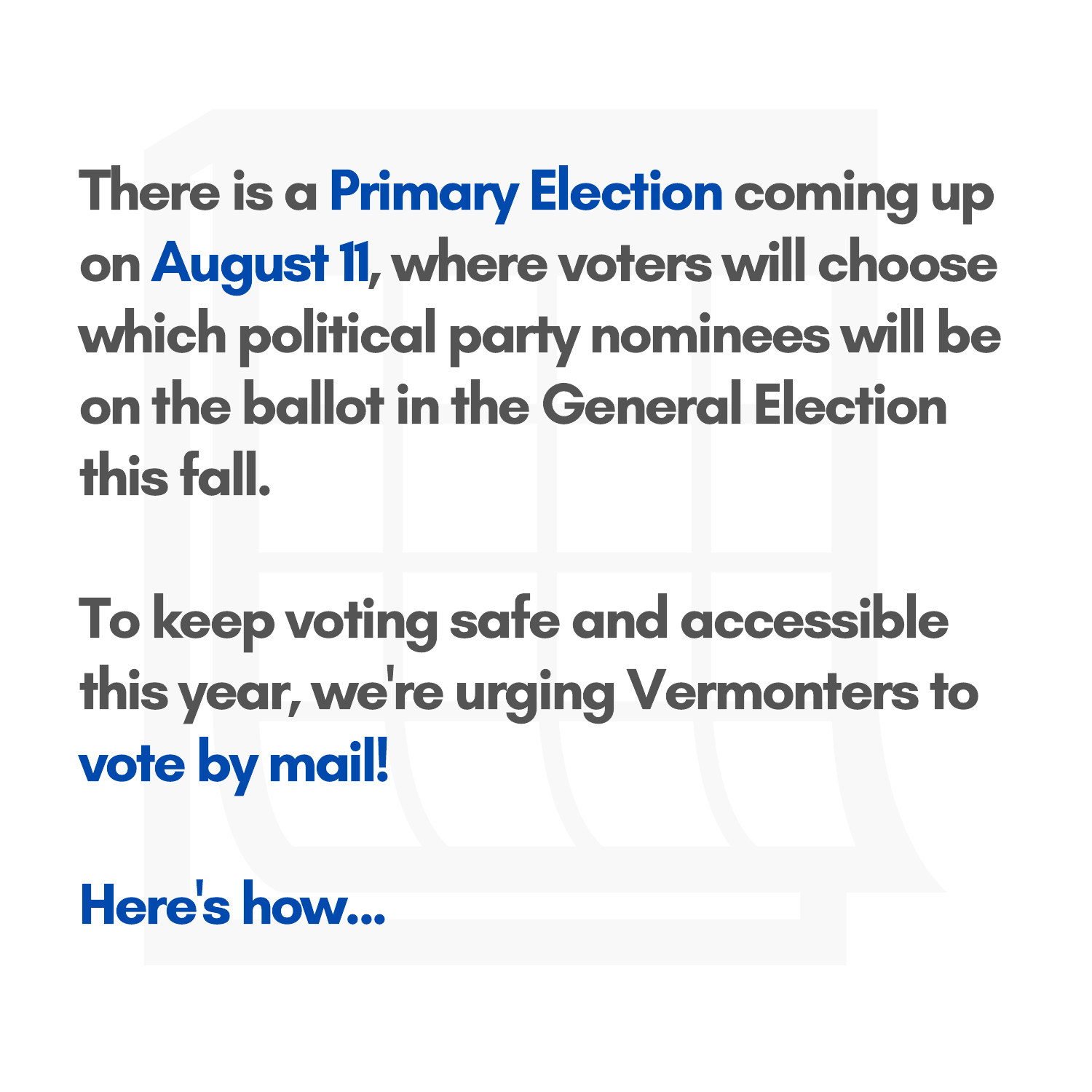- Call your town clerk to request a ballot. You can find their contact information at mvp.vermont.gov or sos.vermont.gov/elections/town-clerks; or

- Visit mvp.vermont.gov and complete an online ballot request form;\* or

- Mail a ballot request form or written request to your town clerk. All voters were mailed a postcard with this form in late June or early July.\*

\*Note: These requests must be received with enough time for mailing.

**STEP 1: REQUEST A MAIL-IN BALLOT** These are your options - you only need to complete one.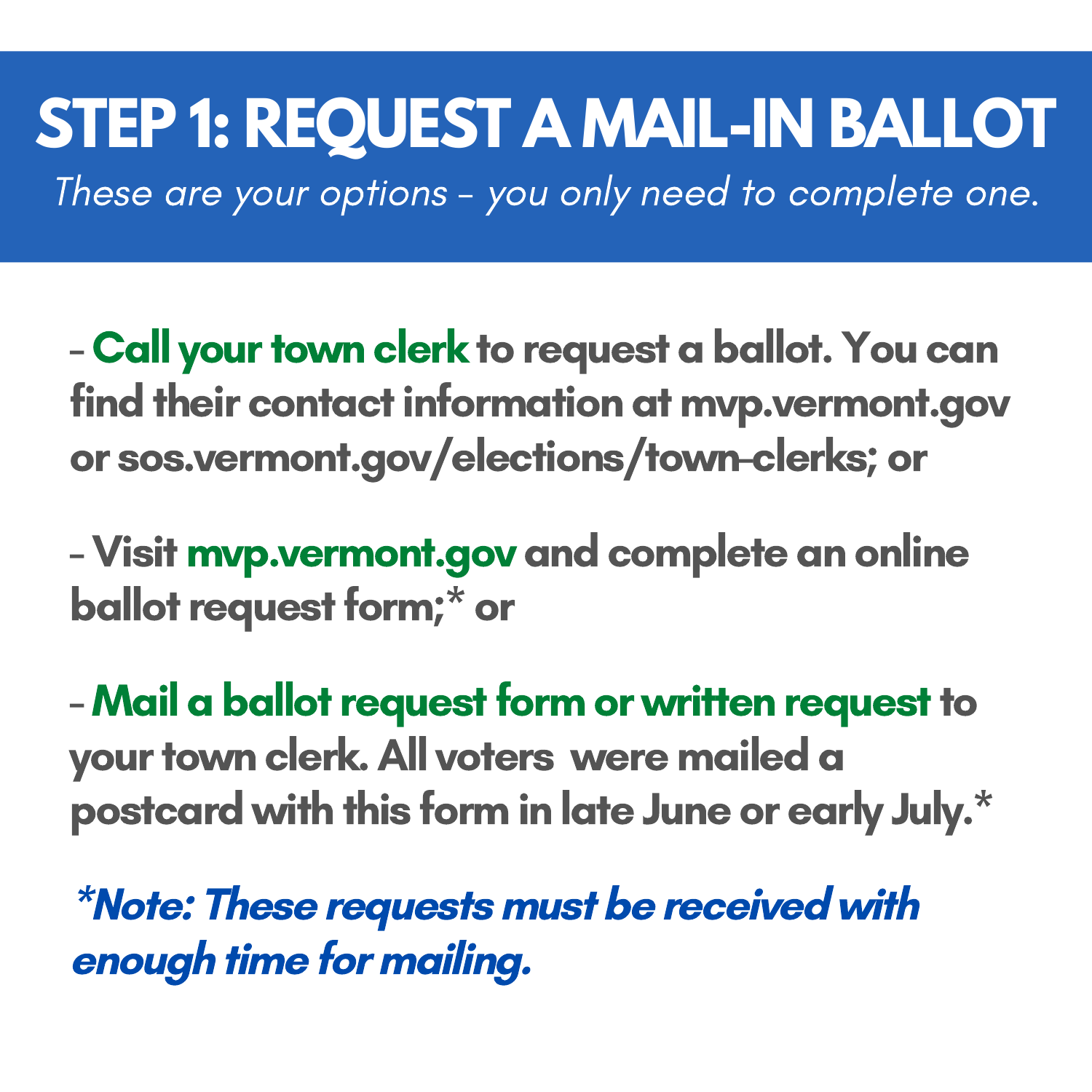Your town clerk will mail you the materials you need to vote. That includes a certificate envelope with instructions.

# Followthe instructions carefully to ensure that your ballot will be

## counted.

## Here are a few tips...

# **STEP 2: COMPLETE YOUR BALLOT**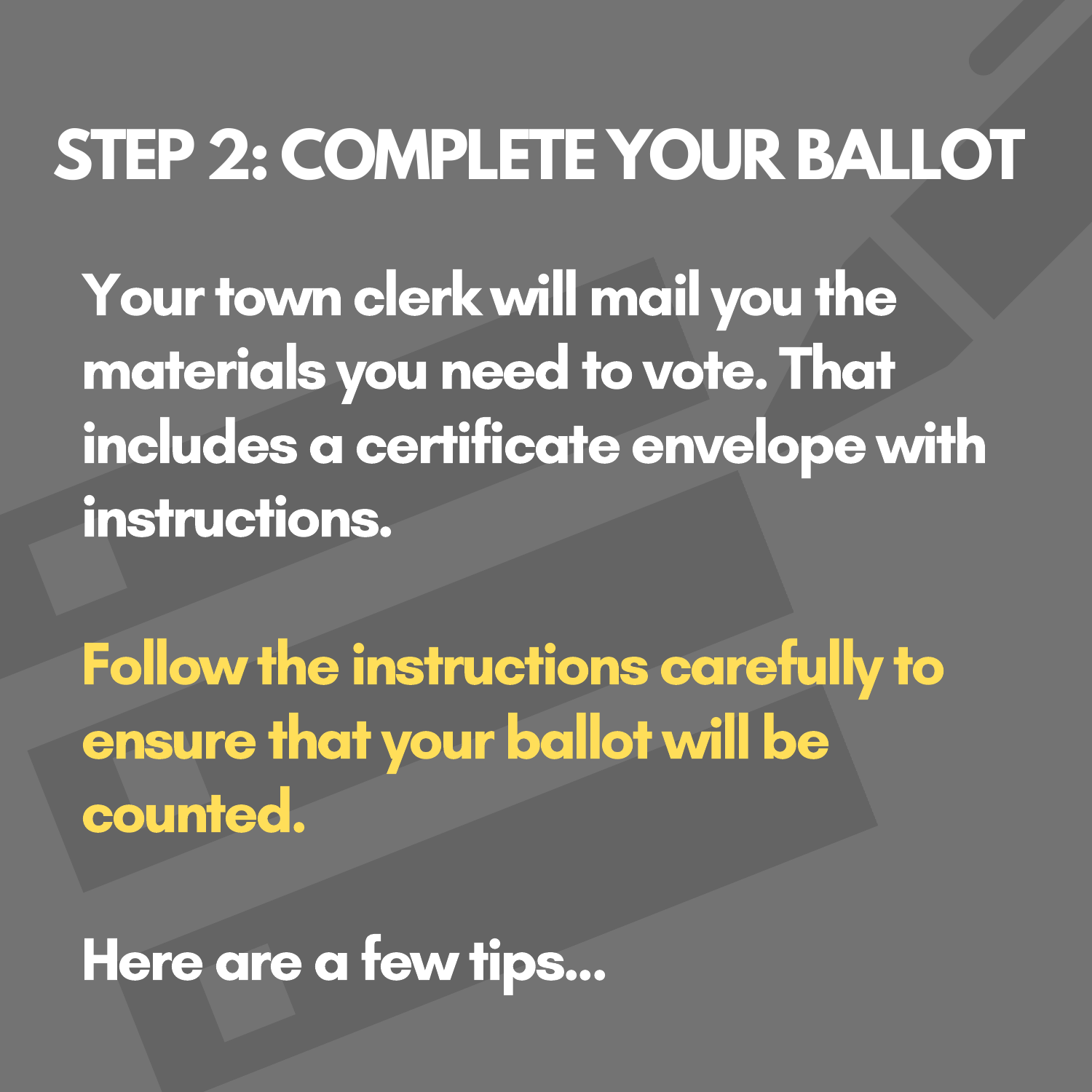### - You will be mailed 3 ballots (a ballot for Democrats, Republicans, and Progressives). Only complete 1 ballot.

- Put your completed ballot in the certificate envelope (labeled "Voted Ballot") and the

- Be sure to complete and sign the oath on the certificate envelope.

### other 2 in the envelope labeled "Unvoted Ballots. " Seal all envelopes.

- When you 're done, place all materials in the "Vermont Official Early or Absentee Voter Ballots " envelope.

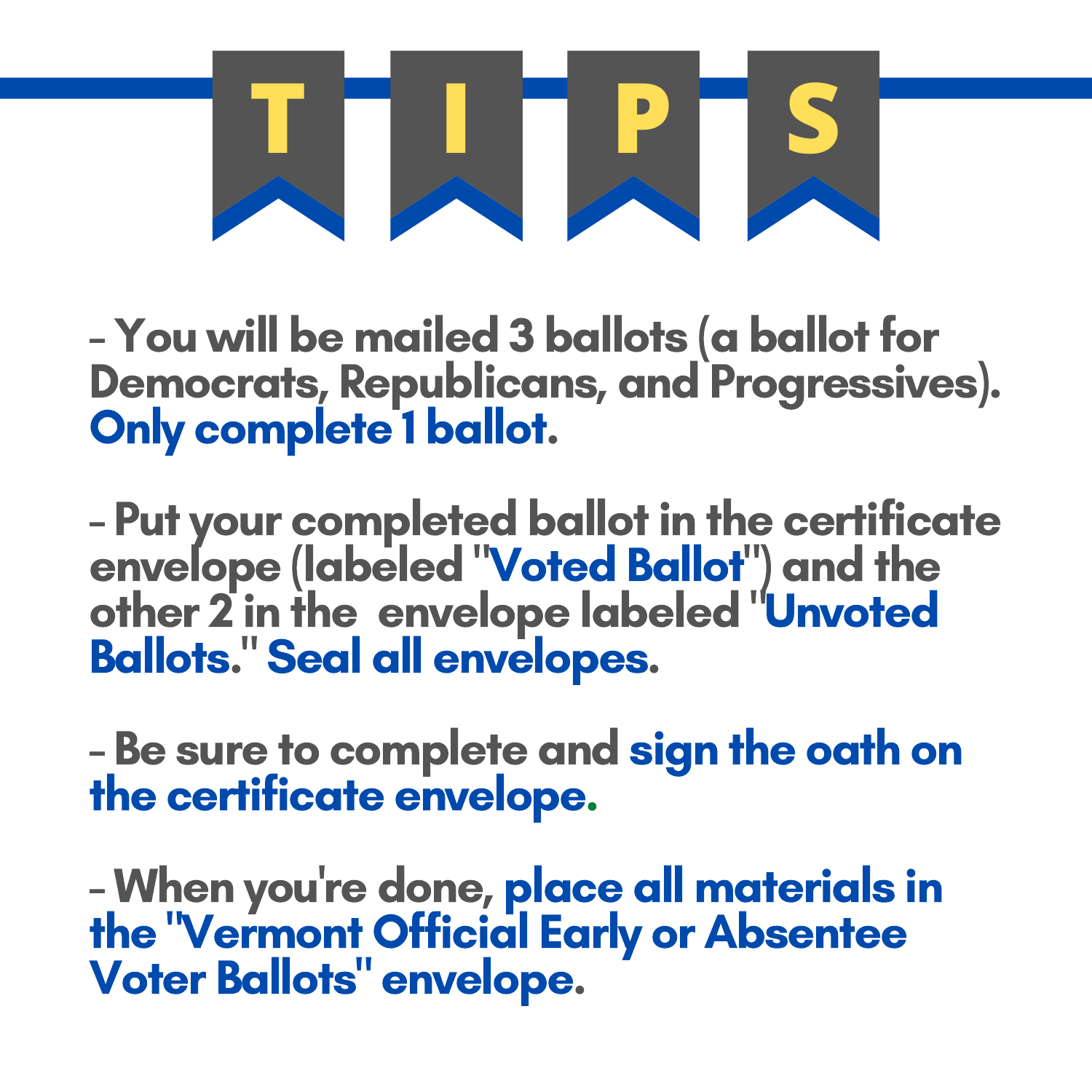- Mail it to your town clerk. Your envelope will have prepaid postage, so you do not need a stamp. Your ballot must be received by close of business on August 10 to be counted; or

### - Drop it off at your town clerk's office by close of business on August 10 or your polling location before 7:00 pm on August 11. Please wear a mask and follow public health guidelines, to keep everyone safe.

## **STEP 3: SUBMIT YOUR BALLOT** These are your options - you only need to complete one.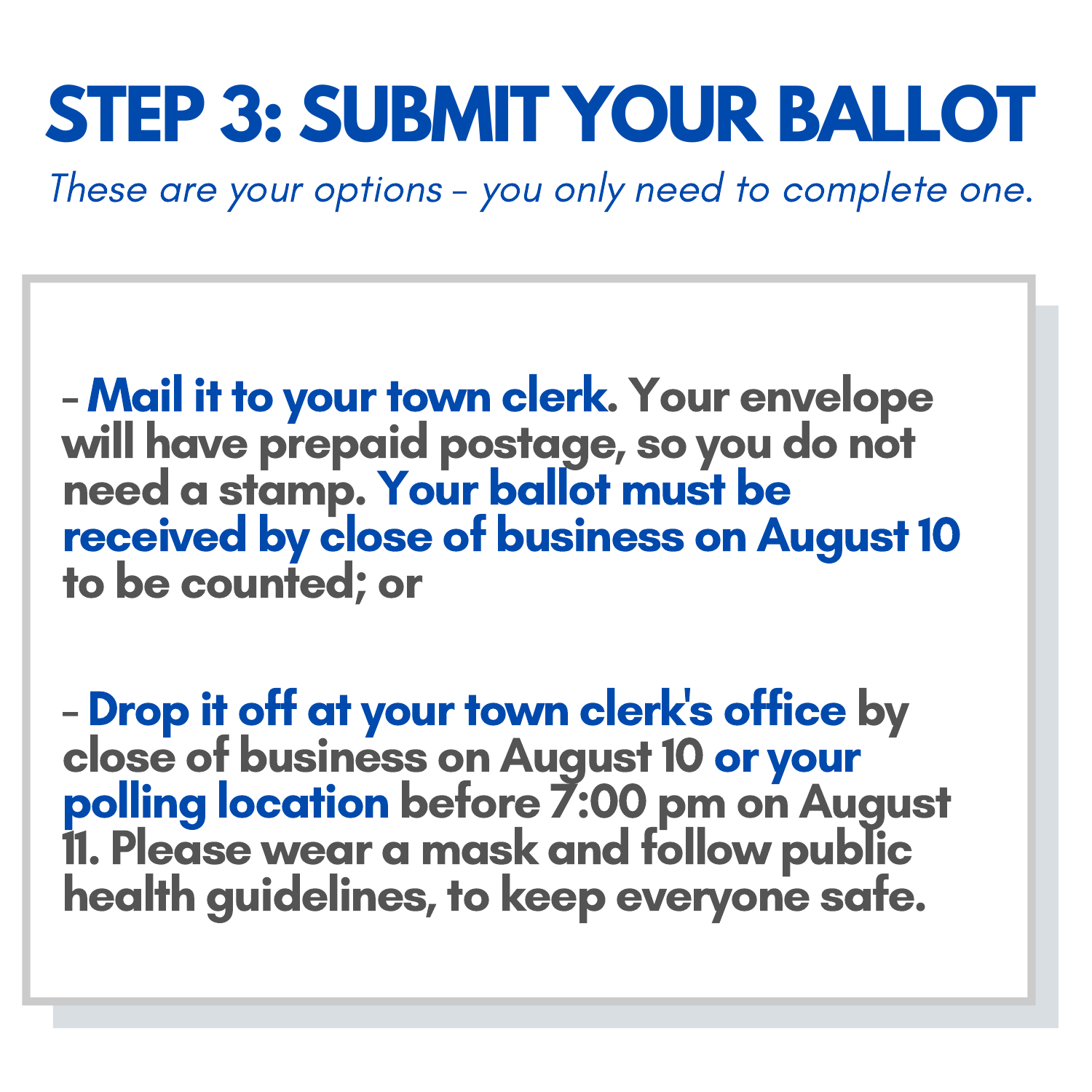- If you 've forgotten to request an absentee ballot or otherwise cannot vote by mail, you can visit the polls in person. They will be open for early voting and on election day.

- Ensure that you leave enough time for mailing your ballot. If your ballotis received late, it will not be counted. You can drop off your ballot at your town clerk's office or polling location if it is too late to mail it.

- Your town clerk is there to support you in casting your ballot. If you have any questions, contact your town clerk. You can find their contact information at sos.vermont.gov/elections/town-clerks or mvp.vermont.gov.

In closing...